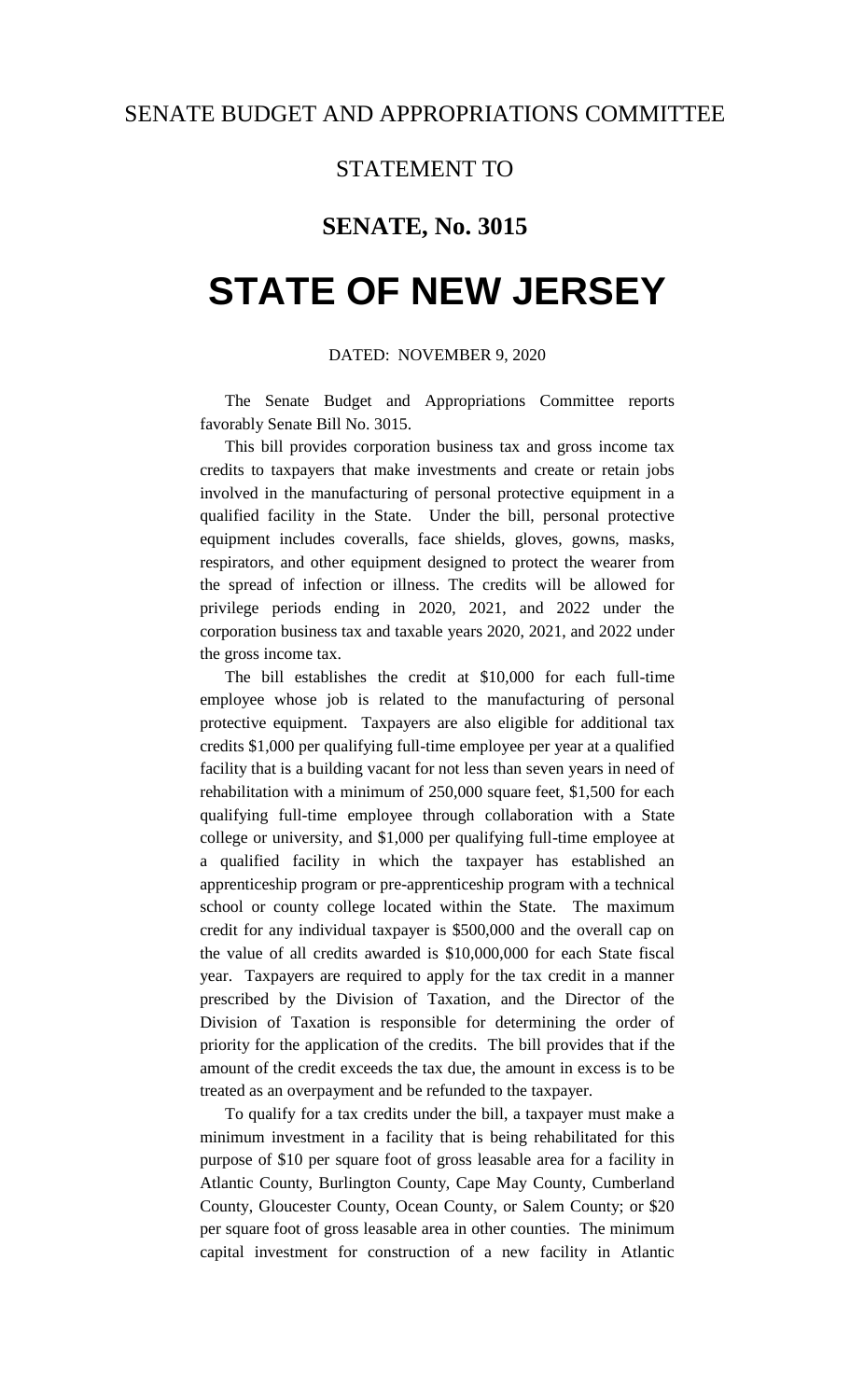County, Burlington County, Cape May County, Cumberland County, Gloucester County, Ocean County, or Salem County is \$100 per square foot of gross leasable area. The minimum capital investment for construction of a new facility in any other county is \$120 per square foot of gross leasable area.

The bill also sets requirements on minimum new or retained fulltime jobs to be eligible for this program. Taxpayers in Atlantic County, Burlington County, Cape May County, Cumberland County, Gloucester County, Ocean County, or Salem County must create five new jobs or retain 15 full-time jobs. Taxpayers in all other counties shall create ten new jobs or retain 25 full-time jobs.

To qualify under the bill, a job must be a full-time position in this State that requires employment of a person for at least 35 hours a week or other service that can be deemed full-employment, and who is paid at least \$15 per hour, and whose wages are subject to withholding per the "New Jersey Gross Income Tax Act." Additionally, the qualifying new hire only includes positions for which the taxpayer provides the employee with certain minimum health insurance.

The bill defines a qualified facility to be a facility that satisfies one of the following conditions:

(1) located in a redevelopment area or rehabilitation area;

(2) located in a Smart Growth Area as identified by the Office of Planning Advocacy;

(3) a facility in which the manufacturing of personal protective equipment is part of a research collaboration between the taxpayer and a college or university located within the State;

(4) a facility in which the taxpayer has established an apprenticeship program or pre-apprenticeship program with a technical school or county college located within the State; or

(5) a building vacant for not less than seven years in need of rehabilitation with a minimum of 250,000 square feet.

The bill authorizes the Director of the Division of Taxation to adopt rules and regulations immediately upon filing with the Office of Administrative Law to administer the bill, and requires the director to consult with the Commissioner of Health related to any specification requirements for what manufactured products are to qualify as personal protective equipment under the bill.

#### FISCAL IMPACT:

The Office of Legislative Services (OLS) anticipates that this bill will reduce State revenues by an indeterminate amount over a multiyear period. The OLS cannot quantify the magnitude of the these reductions or their exact timing because the OLS has no way of knowing the number of taxpayers that will successfully apply for the bill's tax credits in a given fiscal year or the value of each tax credit that will be approved.